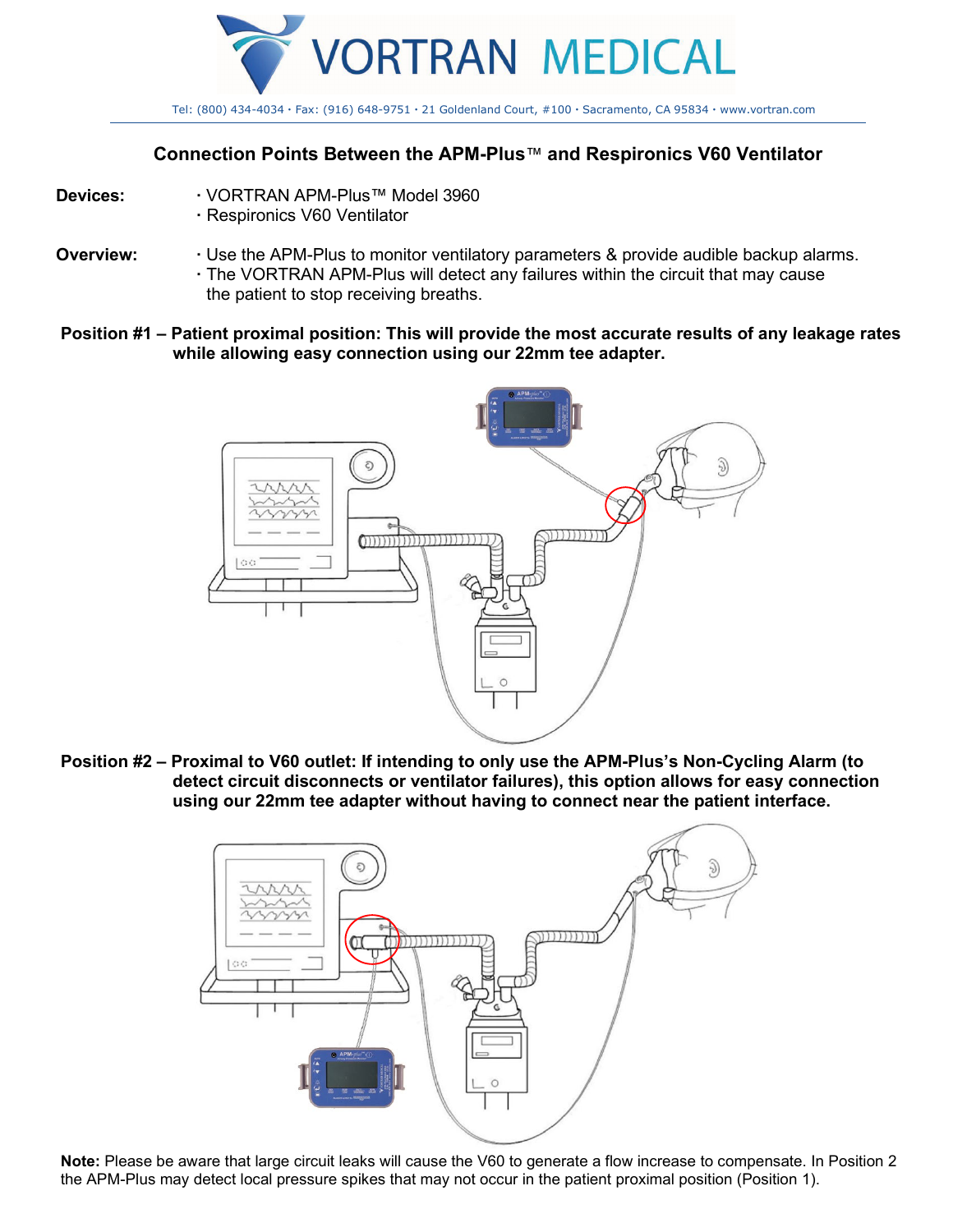| Prepared By:                 | Nam Nguyen<br><b>Mechanical Engineer</b>                                             | Nam Nguyen<br>Date: 5/18/2022         |
|------------------------------|--------------------------------------------------------------------------------------|---------------------------------------|
| Pre-Test<br>Protocol Review: | <b>Reza Saied</b><br>Vice President of Engineering &<br><b>Regulatory Affairs</b>    | Reza Saied<br>Date: 5/18/2022         |
| Tested By:                   | Nam Nguyen<br><b>Mechanical Engineer</b>                                             | Nam Nguyen<br>Date: 5/18/2022         |
| Reviewed By:                 | <b>Adam Palumbo</b><br>Vice President of Engineering &<br><b>Technical Marketing</b> | Date: $\frac{1}{2}$<br>19/2022        |
| Approved By:                 | James Lee, MBA<br>Executive VP & COO                                                 | lames Lee<br>Date:<br>19, 2022<br>Mav |

# **V60 and APM-Plus Connection and Volume Evaluation**

## **1.0 Objective**

- **1.1** To determine the differences in accuracy of data and alarming conditions of the APM-Plus when it is attached to the breathing circuit of the Respironics V60 ventilator.
- **1.2** Three APM-Plus will be connected at 3 separate points. We will also verify and compare the alarm volume levels of the APM-Plus with respect to the Respironics V60 ventilator.

#### **2.0 Scope**

**2.1** The information gathered will be used to determine the optimal connection point for the APM-Plus to the V60 breathing circuit.

#### **3.0 References**

- **3.1** Respironics V60 Ventilator User Manual 1047358 Rev C
- **3.2** 3970 Rev. B3 VORTRAN APM-Plus Instructions for Use

#### **4.0 Equipment**

- **4.1** Respironics V60 ventilator
- **4.2** Fisher & Paykel #RT219 RT-Series Ventilator Circuit Expandable Tube 60 Inch Tube Adult Without Bag Single Patient Use Heated Circuit
- **4.3** Noninvasive ventilation Mask
- **4.4** 3 units of APM-Plus (PN3960)
- **4.5** Sound level meter (E-057)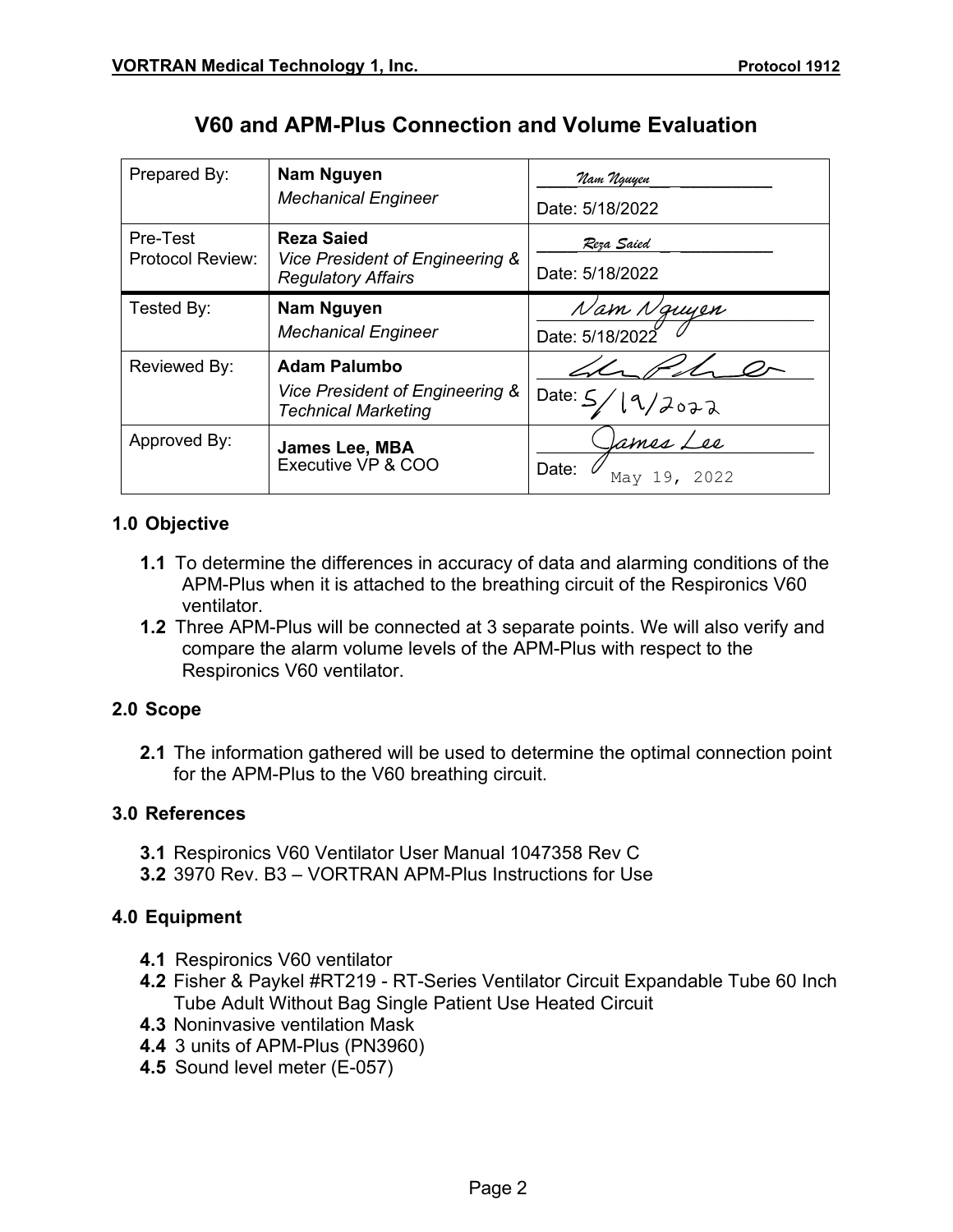## **5.0 Testing Procedure - Accuracy**

- **5.1** Connect 3 different APM-Plus units at 3 different locations on the circuit of the V60 as shown in Diagram 5.1.
	- **5.1.1** APM-Plus #1 to be connected with a 3-way tee proximal to the V60 pressure line port, cut approximately 2 inches from the beginning of the pressure line for tee placement. (Diagram 5.1 - APM-Plus #1)
	- **5.1.2** APM-Plus #2 to be connected proximal to the V60 outlet. (Diagram 5.1 APM-Plus #2)
	- **5.1.3** APM-Plus #3 to be connected proximal to the patient's mask. (Diagram 5.1 - APM-Plus #3)



**Diagram 5.1:** Different connection points for the 3 APM-Plus units. Refer to photos on Page 6.

- **5.2** Make sure the rate is set to 12 then, set the IPAP at 10 and EPAP at 4 on the V60 and record the readings on each of the APM-Plus and fill out Table 7.1. **5.2.1** Repeat 5.2 three times and fill out table 7.1.
- **5.3** Make sure the rate is set to 12 then, set the IPAP at 14 and EPAP at 8 on the V60 and record the readings on each of the APM-Plus and fill out Table 7.2. **5.3.1** Repeat 5.3 three times and fill out table 7.2.
- **5.4** Make sure the rate is set to 12 then, set the IPAP at 18 and EPAP at 12 on the V60 and record the readings on each of the APM-Plus and fill out Table 7.3. **5.4.1** Repeat 5.4 three times and fill out table 7.3.
	- Page 3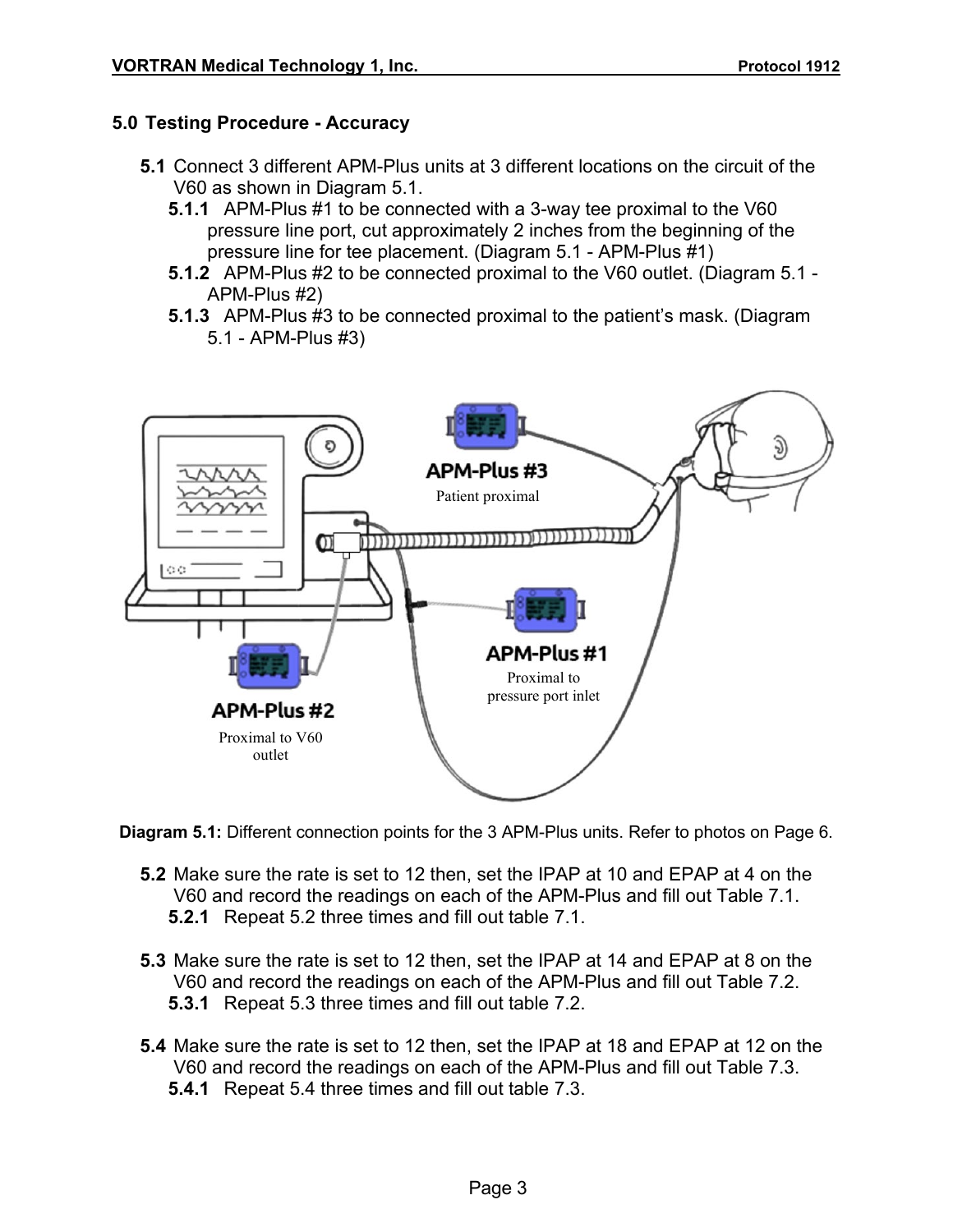**5.5** Make sure the rate is set to 12, then set the IPAP at 22 and EPAP at 16 on the V60 and record the readings on each of the APM-Plus and fill out Table 7.4. **5.5.1** Repeat 5.5 three times and fill out table 7.4.

#### **6.0Testing Procedure – Volume Level of Alarm**

- **6.1** Place the decibel meter (E-057) 1 meter from the front of the APM-Plus. Measure the sound level and record the decibels on Table 7.5.
- **6.2** Place the decibel meter (E-057) 1 meter from the back of the APM-Plus so that it is directly at the speaker. Measure the sound level and record the decibels on Table 7.5.
- **6.3** Set the loudness on the Respironics V60 Ventilator to Level 1. Using a tape measure, place the decibel meter (E-057) 1 meter from the Respironics V60 Ventilator. Measure the sound level and record the decibels on Table 7.5.
- **6.4** Set the loudness on the Respironics V60 Ventilator to Level 5. Using a tape measure, place the decibel meter (E-057) 1 meter from the Respironics V60 Ventilator. Measure the sound level and record the decibels on Table 7.5.
- **6.5** Set the loudness on the Respironics V60 Ventilator to Level 10. Using a tape measure, place the decibel meter (E-057) 1 meter from the Respironics V60 Ventilator. Measure the sound level and record the decibels on Table 7.5.

#### **7.0 Results**

### **7.1 Accuracy**

| Table 7.1: Reading on V60 with IPAP at 10, EPAP at 4<br>Setting on V60: IPAP at 10, EPAP at 4 |            |                    |                    |                 |         |                    |         |         |         |         |
|-----------------------------------------------------------------------------------------------|------------|--------------------|--------------------|-----------------|---------|--------------------|---------|---------|---------|---------|
|                                                                                               |            | <b>APM-Plus #1</b> | <b>APM-Plus #2</b> |                 |         | <b>APM-Plus #3</b> |         |         |         |         |
|                                                                                               | <b>V60</b> | Reading 1          | Reading            | Reading         | Reading | Reading            | Reading | Reading | Reading | Reading |
| <b>PIP</b>                                                                                    | 10         | 9                  | 9                  | 10              | 10      | 10                 | 10      | 9       | 9       |         |
| <b>PEEP</b>                                                                                   | 4          | 4                  | 4                  | 4               |         | 4                  | 4       | 3       | 3       |         |
| <b>RATE</b>                                                                                   | 12         | 12                 | 12                 | 12 <sup>2</sup> | 12      | 12                 | 12      | 12      | 12      | 12      |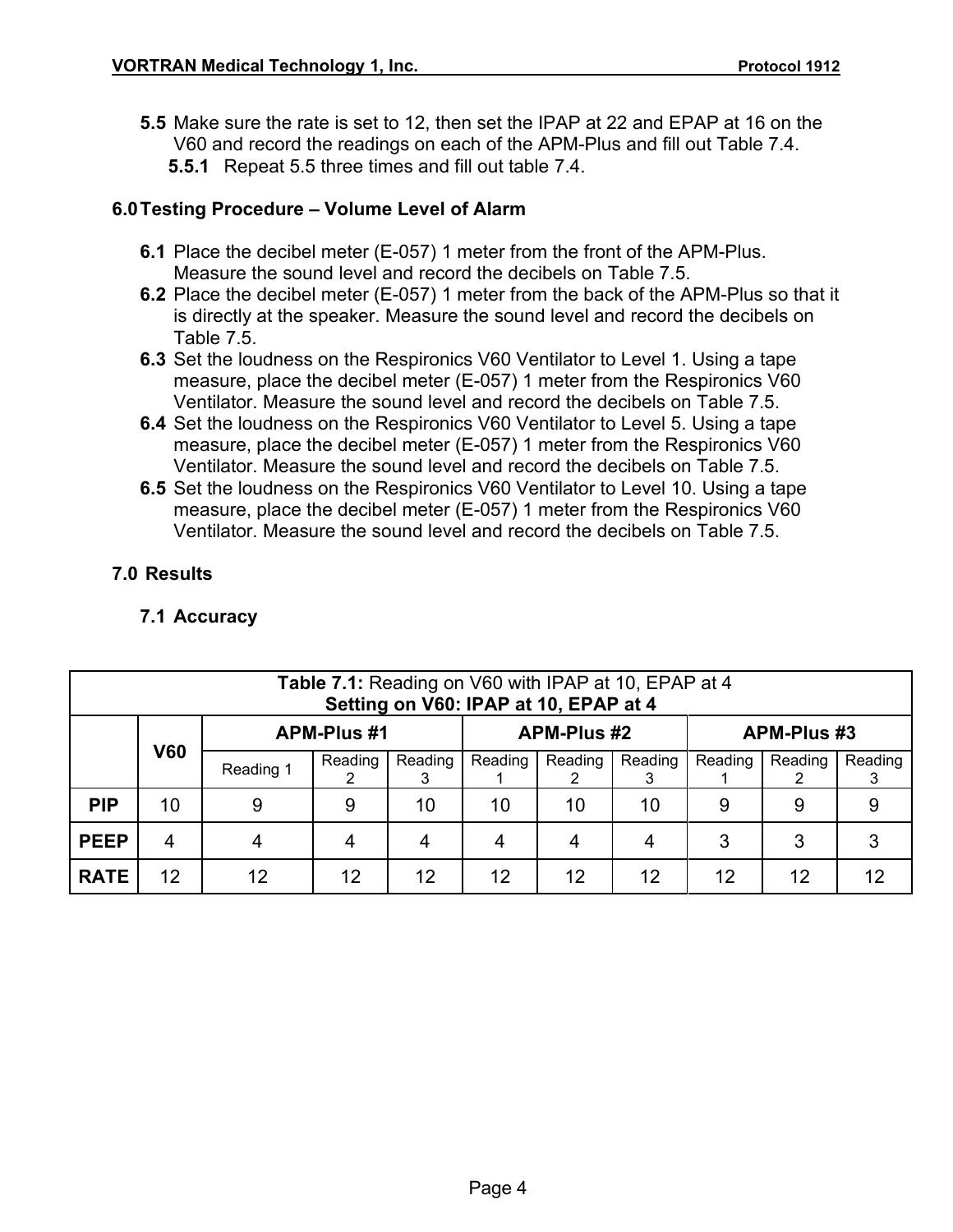| <b>Table 7.2:</b> Reading on V60 with IPAP at 14, EPAP at 8<br>Setting on V60: IPAP at 14, EPAP at 8 |            |         |                    |         |                    |         |         |                    |         |         |
|------------------------------------------------------------------------------------------------------|------------|---------|--------------------|---------|--------------------|---------|---------|--------------------|---------|---------|
|                                                                                                      |            |         | <b>APM-Plus #1</b> |         | <b>APM-Plus #2</b> |         |         | <b>APM-Plus #3</b> |         |         |
|                                                                                                      | <b>V60</b> | Reading | Reading            | Reading | Reading            | Reading | Reading | Reading            | Reading | Reading |
| <b>PIP</b>                                                                                           | 14         | 13      | 13                 | 13      | 14                 | 14      | 14      | 13                 | 13      | 13      |
| <b>PEEP</b>                                                                                          | 8          | 7       |                    |         | 8                  | 8       | 8       |                    |         |         |
| <b>RATE</b>                                                                                          | 12         | 12      | 12                 | 12      | 12                 | 12      | 12      | 12                 | 12      | 12      |

| Table 7.3: Reading on V60 with IPAP at 18, EPAP at 12<br>Setting on V60: IPAP at 18, EPAP at 12 |            |                    |         |         |                    |         |         |                    |         |         |
|-------------------------------------------------------------------------------------------------|------------|--------------------|---------|---------|--------------------|---------|---------|--------------------|---------|---------|
|                                                                                                 |            | <b>APM-Plus #1</b> |         |         | <b>APM-Plus #2</b> |         |         | <b>APM-Plus #3</b> |         |         |
|                                                                                                 | <b>V60</b> | Reading            | Reading | Reading | Reading            | Reading | Reading | Reading            | Reading | Reading |
| <b>PIP</b>                                                                                      | 18         | 17                 | 17      | 17      | 18                 | 18      | 18      | 17                 | 17      | 17      |
| <b>PEEP</b>                                                                                     | 12         | 11                 | 11      | 11      | 12                 | 12      | 12      | 11                 | 11      | 11      |
| <b>RATE</b>                                                                                     | 12         | 12                 | 12      | 12      | 12                 | 12      | 12      | 12                 | 12      | 12      |

| Table 7.4: Reading on V60 with IPAP at 22, EPAP at 16<br>Setting on V60: IPAP at 22, EPAP at 16 |            |         |                    |         |         |                    |              |                    |         |         |
|-------------------------------------------------------------------------------------------------|------------|---------|--------------------|---------|---------|--------------------|--------------|--------------------|---------|---------|
|                                                                                                 |            |         | <b>APM-Plus #1</b> |         |         | <b>APM-Plus #2</b> |              | <b>APM-Plus #3</b> |         |         |
|                                                                                                 | <b>V60</b> | Reading | Reading            | Reading | Reading | Reading            | Reading<br>3 | Reading            | Reading | Reading |
| <b>PIP</b>                                                                                      | 22         | 21      | 21                 | 21      | 22      | 22                 | 22           | 21                 | 21      | 21      |
| <b>PEEP</b>                                                                                     | 16         | 15      | 15                 | 15      | 16      | 16                 | 16           | 15                 | 15      | 15      |
| <b>RATE</b>                                                                                     | 12         | 12      | 12                 | 12      | 12      | $12 \overline{ }$  | 12           | 12                 | 12      | 12      |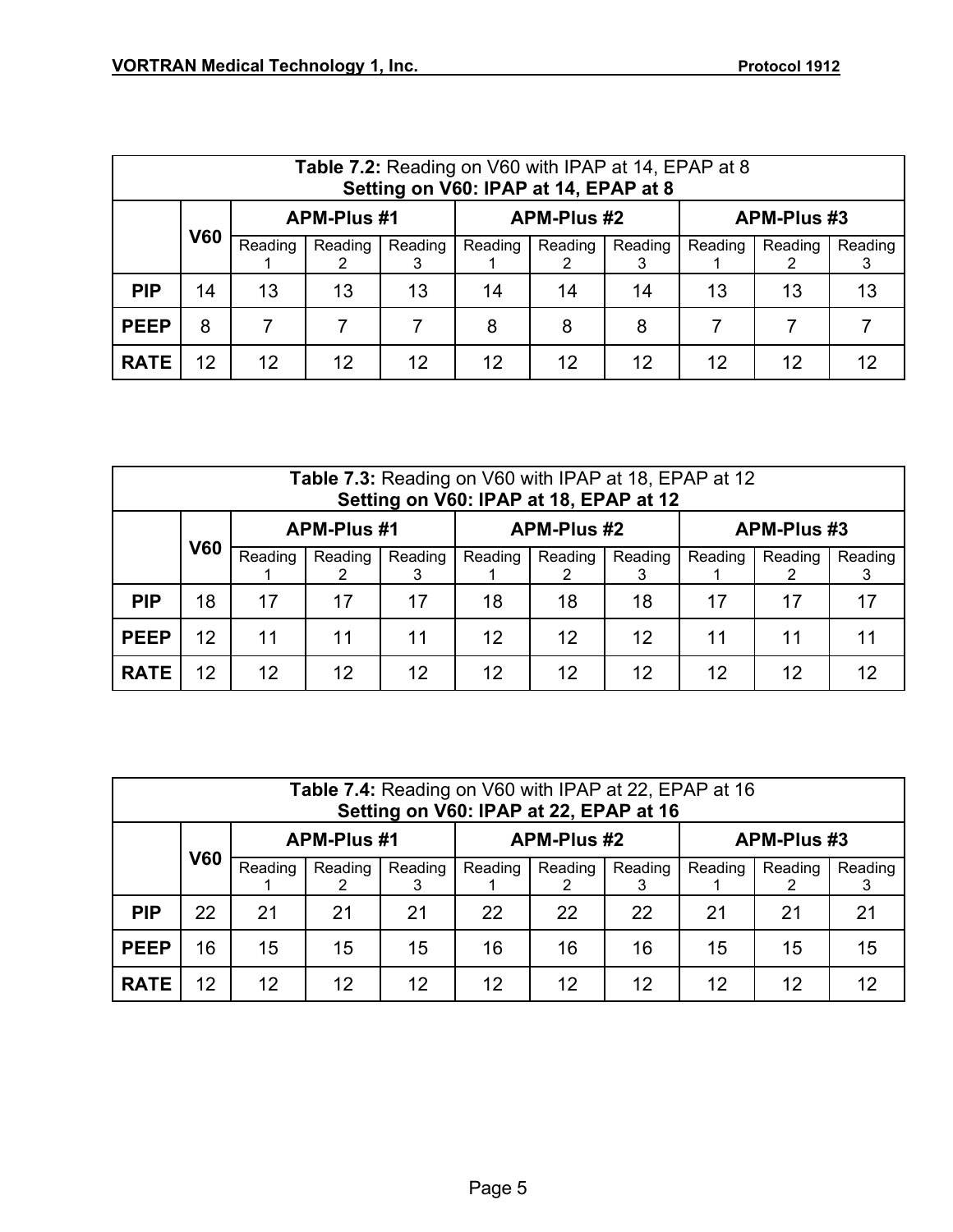